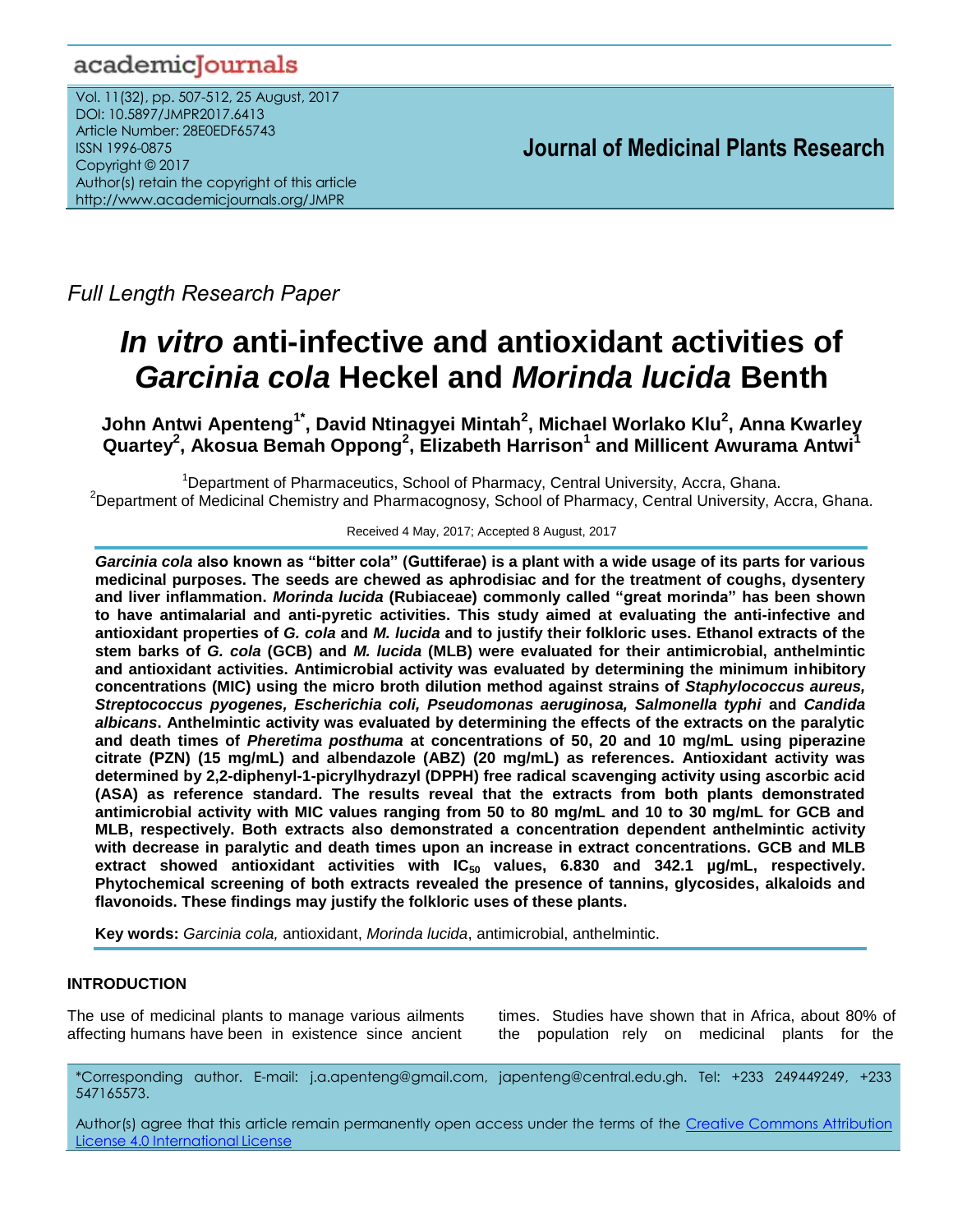management of various ailments (Agyare et al., 2009). It is therefore important that such plants should be investigated to better understand their properties, safety and efficacy.

Morinda is a genus of flowering plants of the family, Rubiaceae (Umberto, 2000). In Ghana, the plant is used in managing ailments such as diabetes, hypertension, cerebral congestion, dysentery, stomach-ache, leprosy and gonorrhoea. Traditionally, the stems are used to treat piles while the leaves are used to treat fever (CSIR-FORIG, Ghana, 2017). Extracts of the plant have shown anti-inflammatory, febrifuge and pain reducing activity as well as antimalarial activity (Dalziel, 1973; Awe and Makinde, 1998). Methanol and ethanol extracts of the leaves of *Morinda lucida* have also been shown to possess antidiabetic activity (Bailey and Day, 1989). The leaves of the plant have also demonstrated trypanocidal activity (Asuzu and Chineme, 1990).

*Garcinia cola* (Guttiferae) is a multipurpose tree crop with increased value for the medicinal use of its parts. It is known as a wonder plant since every part of it has a medicinal importance. The seeds are chewed as an aphrodisiac or used to cure cough, dysentery, or chest colds in herbal medicine (Irvine, 1961). The latex or the gum is used internally against gonorrhoea and applied externally on fresh wounds (Iwu, 1989). The sap is used in curing parasitic diseases. The stem is used to produce bitter chewing sticks which is chewed chiefly as a masticatory to set an action of nervous alertness and has also been proven to exhibit pharmacological uses in treating coughs and throat infections (Farombi et al., 2005). *G. cola* serves as a source of raw material in the pharmaceutical industry; the raw stem bark can be used as a purgative, the powdered bark applied on malignant tumours (Iwu, 1989). *G. cola* exhibits purgative, antiparasitic, anti-inflammatory, antibacterial and antiviral properties (Ogunmoyole et al., 2012). Biflavonoid isolates, kolaviron, extracted from *G. cola* seeds were tested on streptozotocin (STZ)-diabetic rats. This study confirmed that cardiac, renal and hepatic function indices were significantly elevated during STZ-induced diabetes and that oral administration of kolaviron reduced the levels of some of the indices. Therefore, kolaviron may offer protection for tissues of animals during diabetes (Adaramoye, 2012). *G. cola* seeds have been reported to have an anti-inflammatory activity (Olaleye et al., 2000).

Although a lot of work has been done on the other parts of these plants, very little research has been conducted on the stem bark of these plants. This study therefore aims at evaluating the anti-infective and antioxidant properties of these plants and to justify or otherwise their folkloric uses.

#### **METHODS**

#### **Plant collection**

The stem bark of *G. cola* was obtained from the Forest Research

Institute in Kumasi, Ghana while that of *M. lucida* was obtained from the physique garden of the Faculty of Pharmacy and Pharmaceutical Science, Kwame Nkrumah University of Science and Technology (KNUST), Kumasi, Ghana. Both samples were authenticated at the Department of Pharmacognosy, KNUST. The samples were sun dried for two weeks, cut into pieces and ground into powder using laboratory milling machine.

#### **Extraction of plant material**

A quantity of 200 g of the powder of each sample obtained was weighed and cold macerated using 1.0 L of 70 %v/v for 72 h. The bottles and their contents were placed on a Stuart mini orbital shaker and subjected to vigorous shaking hourly for 3 h. The supernatant solution obtained from each extract after 72 h was decanted into a clean beaker and filtered using a filter paper with the aid of a suction pump. The filtrates were then concentrated using a rotary evaporator (Buchi, Germany) at 40°C to obtain the crude extracts. The extracts obtained were then dried at 40°C in an oven until dry powdered extracts were obtained. The dried extracts were then kept in a desiccator until needed.

#### **Phytochemical analysis**

The presence of some secondary plant metabolites such as tannins, alkaloids, glycosides and flavonoids were tested using the dried crude extracts (Trease and Evans, 2002).

#### **DPPH free radical scavenging activity**

The free radical scavenging activity of the extracts were determined according to the method described by Agyare et al. (2015) using 1,1-diphenyl-2-picryl-hydrazyl (DPPH). MLB extract solutions of concentration 500, 1000, 1500 and 2500 µg/mL and GCB extract solutions of concentrations 1, 10, 30, 300 and 1000 µg/mL were prepared in test tubes with methanol. Solutions of the reference antioxidant (ascorbic acid) of concentrations 3.125, 6.25, 12.5, 25, 50 and 100 µg/mL were prepared in methanol. DPPH solution of concentration 0.002%w/v was also prepared in methanol in a dark room. Three millilitres of DPPH solution was added to 1.0 mL of each concentration of extract and reference antioxidant. The test tubes were then kept in the dark for 30 min after which the absorbance  $(A_1)$  of excess DPPH in both extracts and standard solutions were measured at 517 nm using a UV spectrophotometer (Jenway, USA). The absorbance  $(A_0)$  for a blank solution containing equal volumes of methanol and DPPH was also read and served as a control. The percentage of free radicals scavenged was calculated using the equation:

% inhibition =  $(A_0-A_1)/A_0 \times 100$ 

Inhibitory concentration  $(IC_{50})$  was determined as the concentration of samples which scavenged 50% of free DPPH radicals.

#### **Evaluation of antimicrobial activity**

#### *Test organisms*

Clinical strains of *Staphylococcus aureus* and *Streptococcus pyogenes*, *Escherichia coli, Pseudomonas aeruginosa*, *Salmonella typhi* and *Candida albicans* were used for the studies. The organisms were obtained from the microbiology Department of Korle Bu Teaching Hospital, Accra, Ghana. The organisms were cultured in nutrient broth at 37°C for 24 h prior to the experiment.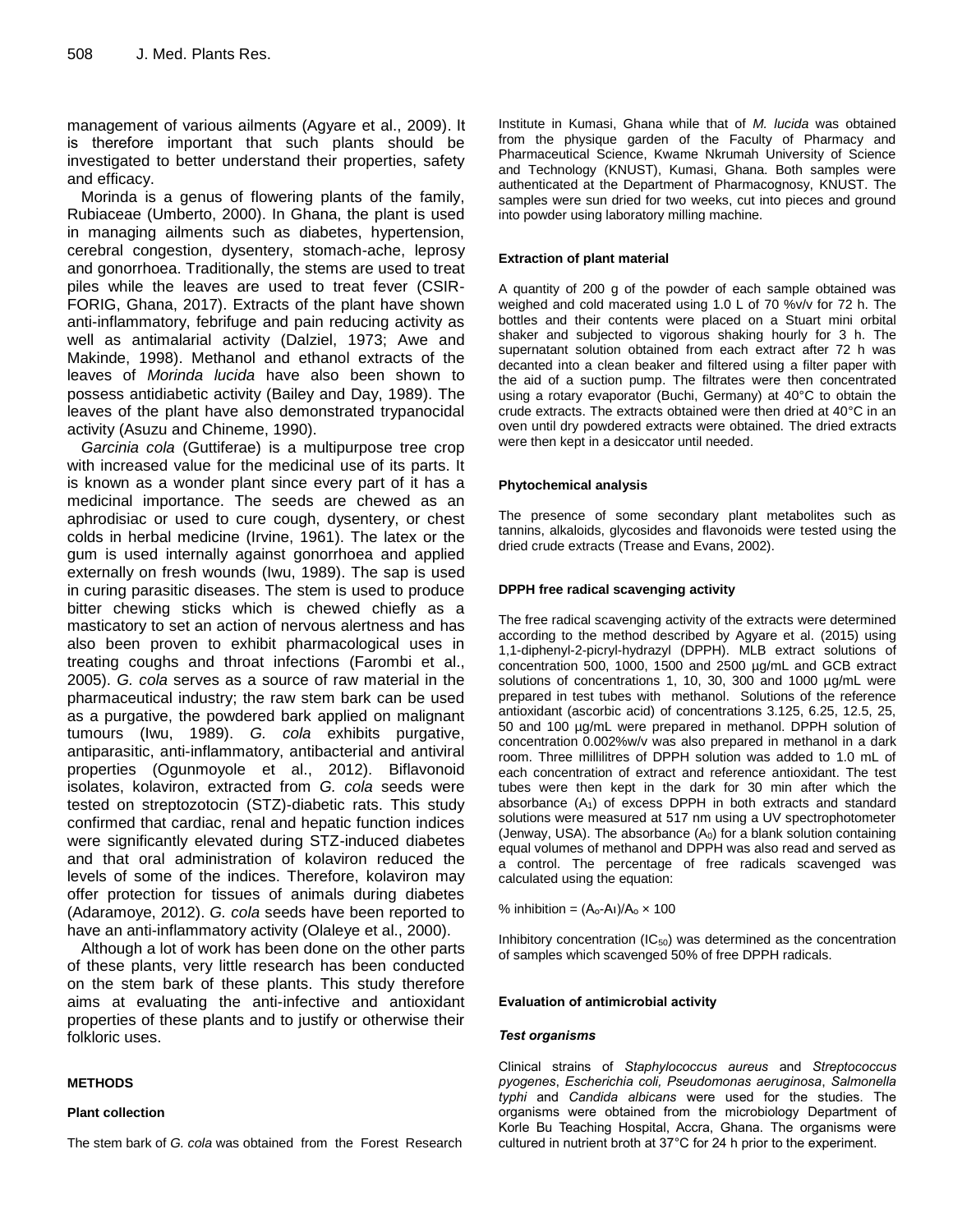**Table 1.** Antimicrobial activity of extracts.

|                        | Minimum inhibitory concentration |            |                       |                      |  |
|------------------------|----------------------------------|------------|-----------------------|----------------------|--|
| Organisms              | Extracts (mg/mL)                 |            |                       |                      |  |
|                        | <b>GCB</b>                       | <b>MLB</b> | Ciprofloxacin (µg/mL) | Ketoconazole (µg/mL) |  |
| Staphylococcus aureus  | 80                               | 20         | 3.125                 | Na                   |  |
| Salmonella typhi       | 50                               | 20         | 3.125                 | Na                   |  |
| Escherichia coli       | 50                               | 10         | 3.125                 | Na                   |  |
| Pseudomonas aeruginosa | 50                               | 10         | 3.125                 | Na                   |  |
| Streptococcus pyogenes | 50                               | 10         | 3.125                 | Na                   |  |
| Candida albicans       | 70                               | 10         | Na                    | 10                   |  |

Na, No activity.

The turbidity of the actively growing broth cultures was adjusted with sterile distilled water to obtain a turbidity optically comparable to that of 0.5 McFarland Standard.

#### *Micro-dilution assay*

The minimum inhibitory concentration (MIC) was determined by the micro broth dilution method using 96 well microtitre plates (Eloff, 1998). A quantity of 50 µL of the double strength nutrient broth was used to fill each well. A volume of 5 µL of 24 h organism suspension was added as well as calculated volumes of the extracts, standard drugs (Ketoconazole and Ciprofloxacin) and sterile water to give a final well volume of 100 µL with varying extract and standard concentrations per well. The concentrations of extracts prepared ranged from 100 to 20 µg/mL. The microtitre plates were covered and incubated at 37°C for 24 h. A volume of 20 µL MTT (3-(4.5-dimethylthiazol-2-yl)-2, 5-diphenyltetrazolium bromide) solution was added to the wells. The MIC was determined as the lowest concentration that inhibited the growth of the organisms which was indicated by the absence of purple coloration upon addition of the MTT solution.

#### **Evaluation of anthelmintic activity**

#### *Collection of worms*

Adult Indian earthworms were collected from the soil in a water logged area in Tema Community 10 and cabbage farms at Miotso near Central University, Ghana. The earthworms of length approximately 7 to 12 cm and width, 0.2 to 0.6 cm were used for the experiment due to their anatomical and physiological resemblance to human intestinal roundworm parasites and also because of easy availability; they are used extensively for the preliminary *in vitro* evaluation of anthelmintic compounds (Tiwari et al., 2011). The earthworms were washed with distilled water to rid them of debris.

#### *Anthelmintic bio-assay*

The worms were divided into eight groups each comprising of four earthworms. Ten millilitres of each extract solution of concentrations 10, 20 and 50 and mg/mL were prepared for both GBC and MLB using distilled water. Concentrations of 20 mg/mL albendazole and 15 mg/mL piperazine citrate were used as reference standards. All the samples and the standard drugs were freshly prepared before commencement of the experiments. The washed earthworms were placed in Petri dishes containing 10 mL of the respective formulations and concentrations. Observations were made for the time taken for paralysis and death of individual worms. Paralysis was noted when the worms ceased to move but were revived when shaken or placed in warm water at 50°C. Death was noted when the worms lost motility coupled with a fading away of their body colour. Normal saline was used as a negative control and the respective death and paralysis times were recorded (Bhawar et al., 2009).

#### **Statistical analysis**

All results and graphs were plotted and analysed using the Graph Pad Prism 5.0 for windows (Graph Pad software, San Diego, CA, USA).

# **RESULTS**

#### **Phytochemical screening**

The phytochemical screening revealed the presence of glycosides, saponins, alkaloids, tannins and flavonoids in the extracts of MLB and GCB.

# **Antimicrobial activity**

GCB and MLB extracts both demonstrated broad spectrum antibacterial and antifungal activity against the selected microorganisms. The antimicrobial activity was more profound in MLB as indicated in Table 1.

# **Antioxidant activity (free radical scavenging activity)**

The antioxidant activity of GCB was highly profound as indicated in the  $IC_{50}$  value obtained (Table 2, Figure 1). MLB however showed poor antioxidant activity. The lower the  $IC_{50}$  value the more potent the antioxidant activity.

# **Anthelmintic activity**

Both extracts demonstrated a concentration dependent anthelmintic activity as shown in Table 3.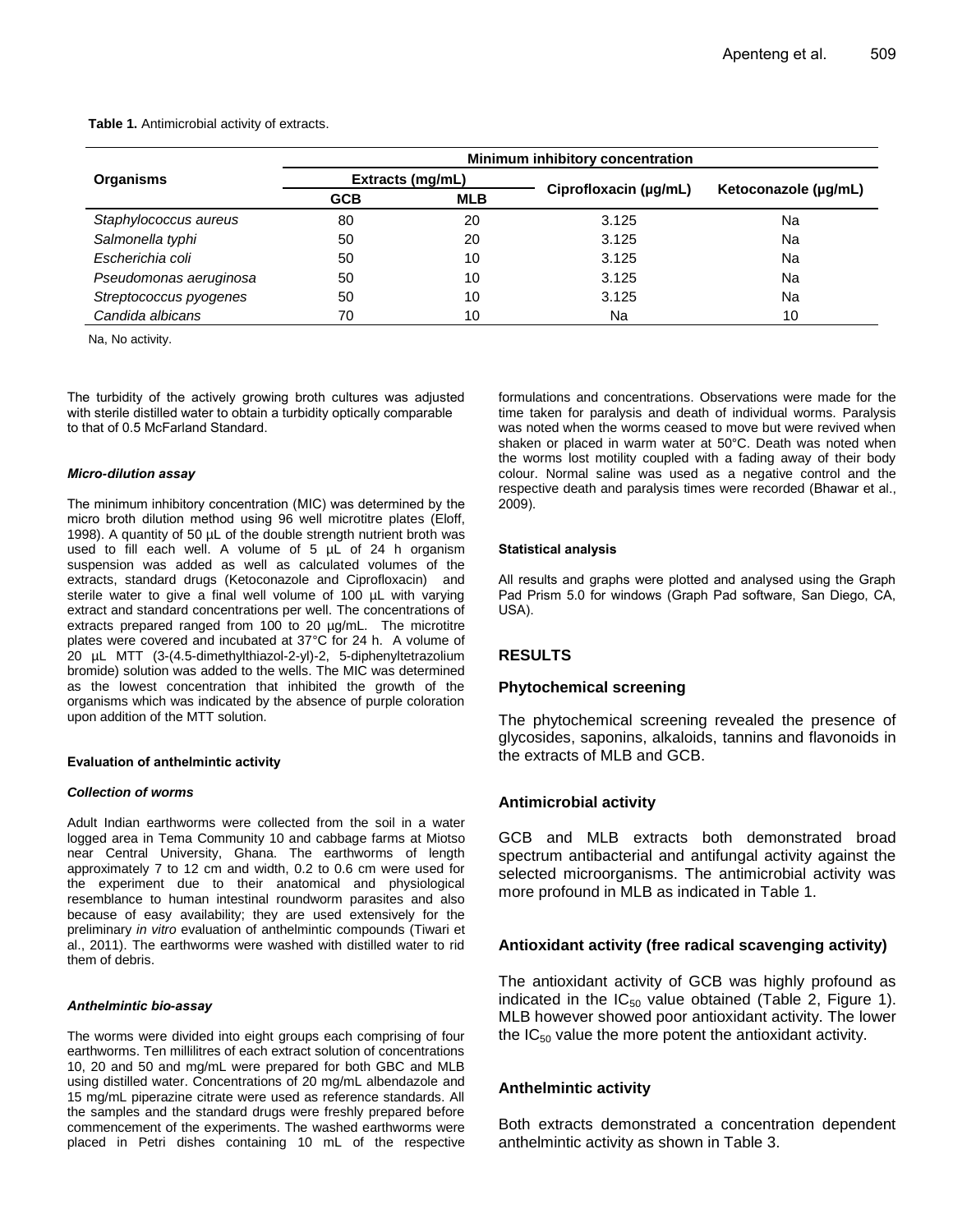| <b>Sample</b> | $IC_{50}$ (µg/mL) |  |
|---------------|-------------------|--|
| <b>GCB</b>    | 6.830             |  |
| ML B          | 342.1             |  |
| Ascorbic acid | 2.929             |  |

Table 2. Inhibition concentration (IC<sub>50</sub>) values of extracts and standard.

#### **Table 3.** Anthelmintic activity of extracts.

| <b>Treatment</b> | <b>Concentration</b><br>(mg/mL) | <b>Groups</b> | Time of paralysis (min)<br>(mean±SEM) | Time of death (min)<br>(mean±SEM) |
|------------------|---------------------------------|---------------|---------------------------------------|-----------------------------------|
| 0.9% Saline      |                                 |               | Na                                    | Na                                |
| ABZ              | 20                              | 2             | Na                                    | $1.06 \pm 0.14$                   |
| <b>PZN</b>       | 15                              | 3             | $2.10+0.01$                           | Na                                |
| <b>MLB</b>       | 50                              | 4             | $18.17 \pm 0.03$                      | $24.34 \pm 0.21$                  |
|                  | 20                              | 5             | $58.41 \pm 0.24$                      | $85.42 \pm 0.01$                  |
|                  | 10                              | 6             | 79.10±0.01                            | $97.19 \pm 0.20$                  |
| <b>GCB</b>       | 50                              |               | $39.29 \pm 0.12$                      | $54.29 \pm 0.01$                  |
|                  | 20                              | 8             | $41.18 \pm 0.05$                      | 75.15±0.18                        |
|                  | 10                              | 9             | $58.57 \pm 0.10$                      | $90.32 \pm 0.22$                  |

Na, No activity; ABZ, Albendazole; PZN, Piperazine citrate; MLB, *Morinda lucida* bark; GCB, *Garcinia cola* bark.



**Figure 1.** Free radical scavenging activity of extracts and standard. A, Ascorbic acid; B, GCB; C, MLB.

# **DISCUSSION**

Phytochemical analysis of the extracts of both plants revealed the presence of tannins, saponin glycosides, anthraquinones, cardiac glycosides, alkaloids and flavonoids. Natural antioxidants are mainly obtained from plants rich in phenolic compounds such as flavonoids, phenolic acids and tocopherol (Ali et al., 2008). Phenolic compounds possess biological properties such as antiapoptosis, anti-aging, anti-carcinogen, anti-inflammation,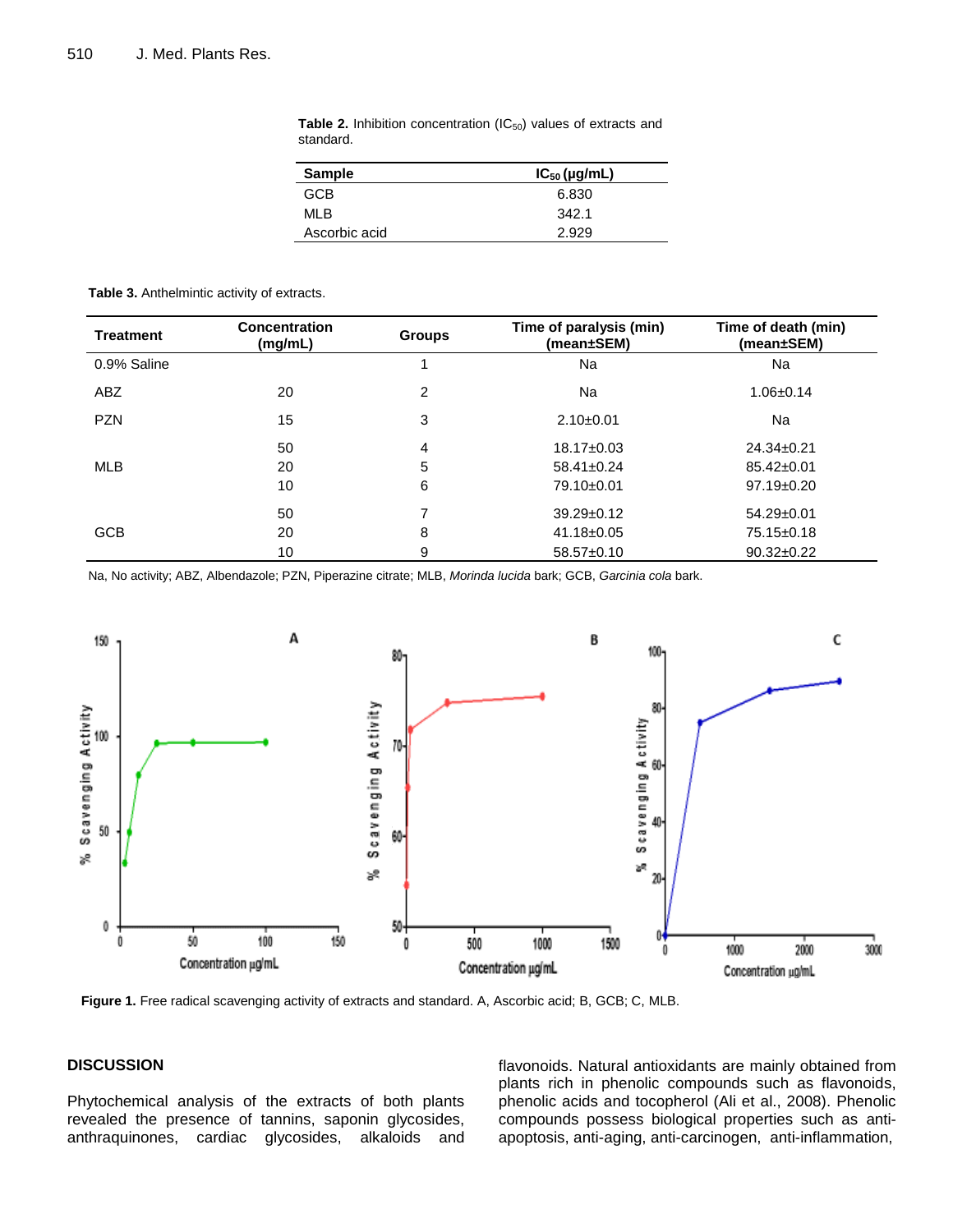anti-atherosclerosis, cardiovascular protection and improvement of endothelial function as well as inhibition of angiogenesis and cell proliferation activities (Han et al., 2007). Flavonoids have also been found to have antimicrobial activity against a wide array of microorganisms (Pistelli and Giogi, 2012; Cushnie and Lamb, 2005).

The stem bark extract of *M. lucida* serves as a reservoir of bioactive phytochemical compounds. The results as shown previously confirm other studies conducted on this plant part (Fasola and Ogunyomi, 2005; Adomi and Umukoro, 2010). The *M. lucida* extract showed broad spectrum antibacterial activity as well as antifungal activity against selected microbes. The antimicrobial activity could be attributed to flavonoids and tannins present in the extracts (Gomes de Melo et al., 2010). The antioxidant activity exhibited could be attributed to the phenolic compounds in the plant (Kahkonen et al., 1999).

Various research works have been done on different parts of *G. cola* including the seeds, fruits, roots and leaves. However, very little research has been conducted on the stem bark of the plant. The stem bark extract demonstrated broad spectrum antibacterial activity as well as antifungal activity which could be attributed to the secondary metabolites as stated previously. Studies conducted by Ogunmoyole et al. (2012) on the seeds and fruit extract respectively have shown antioxidant activity. The stem bark extracts as used in this experiment also demonstrated antioxidant activity with  $IC_{50}$  value (6.830) µg/mL) almost comparable to that of ascorbic acid (2.929 µg/mL).

This gives an indication of the possible high level of phenolic compounds present in the stem bark hence the high antioxidant activity. *G. cola* bark extracts also demonstrated a concentration dependent anthelmintic activity with higher concentrations demonstrating better anthelmintic activity. Studies have largely attributed the anthelmintic activities of plants to the presence of tannins. Tannins are believed to interfere with the energy generation of the helminth parasite by uncoupling oxidative phosphorylation or by binding to free proteins in the gastrointestinal tract of the helminth. This eventually results in death of the parasite (Adu et al., 2015; Olusegun-Joseph et al., 2012).

# **Conclusion**

Stem bark ethanol extracts of *M. lucida* and *G. cola* possess broad spectrum antibacterial and antifungal activity. Both extracts also possess antioxidant and concentration dependent anthelminthic activities. This could justify their use in folkloric medicine for the management of various ailments.

# **CONFLICT OF INTERESTS**

The authors have not declared any conflict of interests.

# **ACKNOWLEDGEMENT**

Authors acknowledge the contributions of Mr. Kwame Koomson, Mr. Christopher Kyei-Mensah and Mr. Harry Oblie Laryea who are laboratory technicians at the Central University School of Pharmacy for their technical support.

### **REFERENCES**

- Adaramoye OA (2012). Antidiabetic effect of kolaviron, a biflavonoid complex isolated from Garcinia kola seeds, in Wistar rats. Afr. Health Sci. 4:498-506.
- Adomi OP, Umukoro EG (2010). Antibacterial activity of aqueous and ethanol crude extracts of the rootbarks of *Alstonia boonei* and preliminary phytochemical test of *Morinda lucida*. J. Med. Plants Res. 4(8):644-648.
- Agyare C, Asase A, Lechtenberg M, Niehues M, Deters A, Hensel A (2009). An ethnopharmacological survey and in vitro confirmation of ethnopharmacological use of medicinal plants used for wound healing in Bosomtwi-Atwima- Kwanwoma area, Ghana. J Ethnopharmacol 125:393-403.
- Adu F, Apenteng JA, Akanwariwiak WG, Sam GH, Mintah DN, Bortsie EB (2015). Antioxidant and *in vitro* anthelmintic potentials of methanol extracts of barks and leaves of *Voacanga africana* and *Rauwolfia vomitoria*. Afr. J. Microbiol. Res. 9(35):1984-1988.
- Agyare C, Baiden E, Apenteng JA, Boakye YD, Adu-Amoah L (2015). Anti-infective and Anti-inflammatory properties of *Portulaca oleracea* (L). *Donn.* J. Med. Plants Res. 2(1):1-6.
- Ali SS, Kasoju N, Luthra A, Singh A, Sharanabasava H, Sahuand A, Bora U (2008). Indian medicinal herbs as source of antioxidants. Food Res. Int. 41:1-15.
- Awe SO, Makinde JM (1998). Evaluation of Plasmodium falciparum to *Morinda lucida* leaf extract sample using rabbit *in vitro* micro test techniques. Indian J. Pharmacol. 30(1):51-53.
- Asuzu IU, Chineme CN (1990). Effects of *Morinda lucida* leaf extract on *Trypanosoma brucei brucei* infection in mice. J. Ethnopharmacol. 30(3):307-313.
- Bailey CJ, Day C (1989). Traditional Plant Medicine as Treatment for Diabetes. Diabetes Care 12(8):553-564.
- Bhawar GB, Bhalke RD, Lodha KR, Karmase BC, Londhe CD (2009). Phytochemical investigation and *in vitro* anthelmintic activity of *Bauhinia racemosa* (L) (Leguminosae). Pharmacology 1:300-303.
- Council for Scientific and Industrial Research (CSIR) Forestry Research Institute, Ghana (FORIG) (2017). Indigenous Knowledge on Forest Foods and Medicinal Plants in Ghana. Available at: http://csir-forig.org.gh/tikfom/
- Cushnie TP, Lamb AJ (2005). Antimicrobial activity of flavonoids. Int. J. Antimicrob. Agents 26(5):343-356.
- Dalziel JM (1973): The useful plants of West Africa.  $1<sup>st</sup>$  ed. London: Crown Agents. pp. 403-404.
- Gomes de Melo J, de Sousa Araújo TA, Thijan Nobre de Almeida e Castro V, Lyra de Vasconcelos Cabral D, do Desterro Rodrigues M, Carneiro do Nascimento S, Cavalcanti de Amorim EL, de Albuquerque UP (2010). Antiproliferative activity, antioxidant capacity and tannin content in plants of semi-arid north eastern Brazil. Molecules 15:8534-8542.
- Eloff JN (1998). A sensitive and quick microplate method to determine the minimal inhibitory concentration of plant extracts for bacteria. Planta Med. 64(8):711-713.
- Farombi EO, Adepoju BF, Ola-Davies OE, Emerole GO (2005). Chemoprevention of aflatoxin B1-induced genotoxicity and hepatic oxidative damage in rats by kolaviron, a natural biflavonoid of Garcinia kola seeds. Euro. J. Cancer Prev. 14(3):207-214.
- Fasola TR, Egunyomi A (2005). Nigerian Usage of Bark in Phytomedicine. Ethnomed. Bot. Res. Appl. 3:73-77.
- Han X, Shen T, Lou H (2007). Dietary polyphenols and y their biological significance. Int. J. Mol. Sci. 8:950-88.